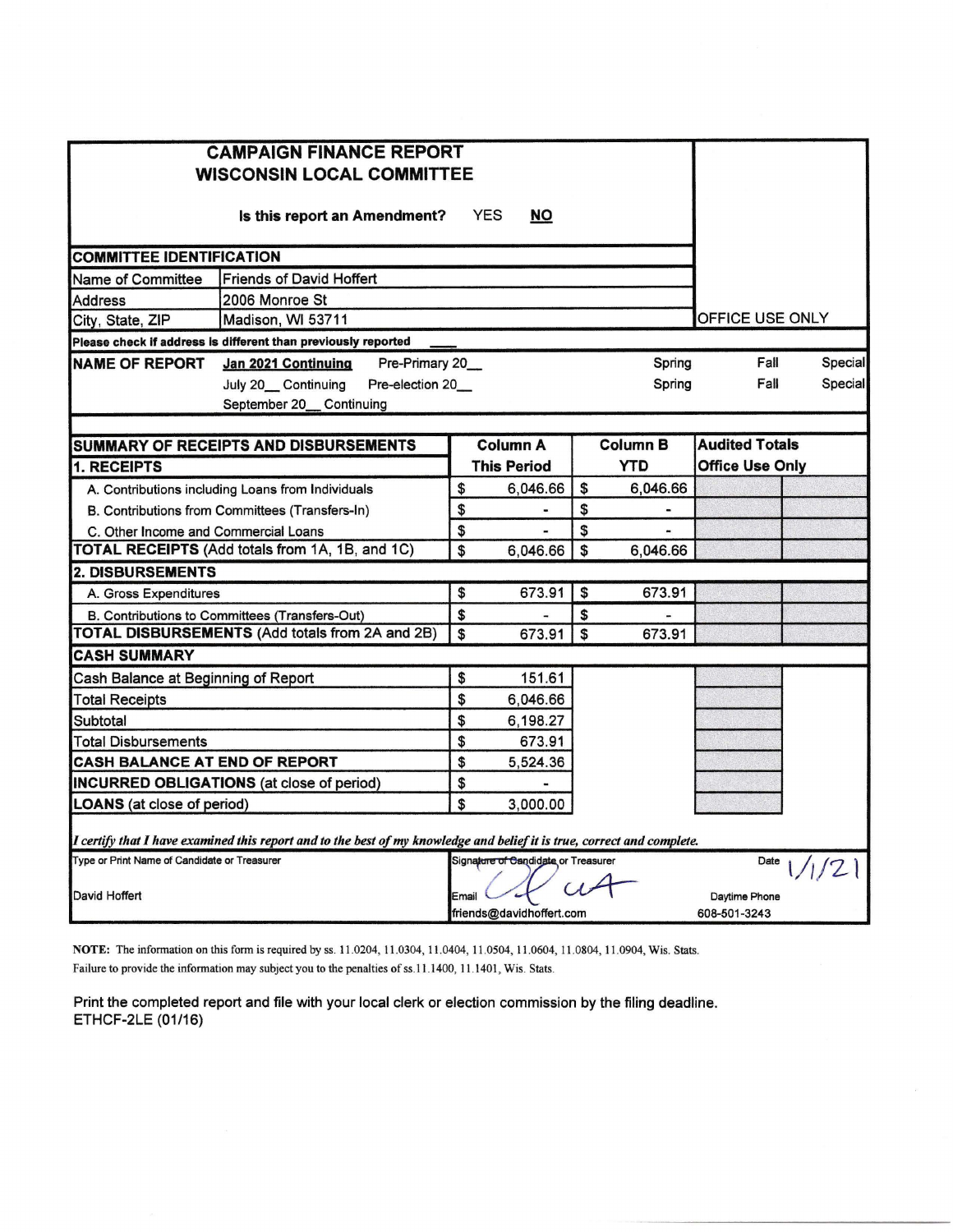Friends of David Hoffert

SCHEDULE 1-A Contributions Including Loans from Individuals

| <b>IN-KIND   CONDUIT</b> | <b>DATE</b>       | <b>LAST</b>         | <b>FIRST</b>    | <b>ADDRESS</b>                  | <b>CITY</b>          | <b>ST</b> | <b>ZIP</b> | <b>OCCUPATION</b>                         | <b>AMOUNT</b> |               | <b>YTD</b> | <b>COMMENTS</b> |
|--------------------------|-------------------|---------------------|-----------------|---------------------------------|----------------------|-----------|------------|-------------------------------------------|---------------|---------------|------------|-----------------|
|                          |                   |                     |                 |                                 |                      |           |            | Technical                                 |               |               |            |                 |
|                          | 07/01/20 Hoffert  |                     | David           | 2006 Monroe St                  | Madison              | WI        | 53711      | Trainer                                   | \$400.00      | \$            | 400.00     | Loan            |
|                          |                   | 08/17/20 Kestenbaum | Ari             | 201 S Yellowstone<br>Dr Apt 112 | Madison              | WI        | 53705      | Software<br>Developer                     | \$<br>500.00  | \$            | 500.00     |                 |
|                          | 08/17/20 Hoffert  |                     | David           | 2006 Monroe St                  | Madison              | WI        | 53711      | Technical<br>Trainer                      | \$<br>500.00  | \$            | 900.00     | Donation        |
|                          | 08/20/20 Hoffert  |                     | Marvin          | 10188 NE<br>Lafayette Ave       | Bainbridge<br>Island |           | WA 98110   | Physician                                 | \$<br>500.00  | \$            | 500.00     |                 |
|                          | 09/18/20 Bryant   |                     | Yonatan         | 679 Fairmont Ave<br>#1          | Mountain<br>View     |           | CA 94041   | Sales<br>Operations<br>Analyst            | \$<br>20.21   | \$            | 20.21      |                 |
|                          | 09/20/20 Oneill   |                     | Janet           | 2210 Fox Ave                    | Madison              | WI        | 53711      | Community<br>Engagement<br>Specialist     | \$100.00      | \$            | 100.00     |                 |
|                          |                   | 09/21/20 Cummins    | <b>Nicholas</b> | 2967 N Sheridan<br>Rd           | Chicago              | IL.       | 60657      | Software<br>Engineer                      | \$<br>100.00  | \$            | 100.00     |                 |
|                          | 10/12/20 Ho       |                     | Eric            | 7105 Discovery Ln Madison       |                      | WI        | 53719      | Technical<br>Trainer                      | \$100.00      | \$            | 100.00     |                 |
|                          | 10/12/20 Clear    |                     | Mark            | 110 Shiloh Dr                   | Madison              | WI        | 53705      | Senior<br>Proposal<br>Writer              | \$<br>100.00  | \$            | 100.00     |                 |
|                          | 10/13/20 Taglia   |                     | Peter           | 718 W Brittingham<br> P         | Madison              | WI        | 53715      | Geologist                                 | \$<br>300.00  | \$            | 300.00     |                 |
|                          | 10/15/20 Batty    |                     | Jacquelyn       | 237 S Owen Dr                   | Madison              | WI        | 53705      | Mechanical<br>Engineer                    | \$<br>300.00  | \$            | 300.00     |                 |
|                          | 10/22/20 Leitner  |                     | Ben             | 1913 Newman Pl                  | Mountain<br>View     |           | CA 94043   | Software<br>Developer                     | \$<br>500.00  | \$            | 500.00     |                 |
|                          |                   | 10/27/20 Cummins    | Nicholas        | 2967 N Sheridan<br>Rd           | Chicago              | IL.       | 60657      | Software<br>Engineer                      | \$<br>100.00  | \$            | 200.00     |                 |
|                          |                   | 11/02/20 Weisberg   | Derek           | 915 Vilas Ave Apt<br>D          | Madison              | WI        | 53715      | Technical<br>Trainer                      | \$<br>500.00  | \$            | 500.00     |                 |
|                          | 11/02/20 Palay    |                     | David           | 10 Maple Run Ct                 | Madison              | WI        | 53719      | Technical<br>Trainer                      | \$<br>100.00  | \$            | 100.00     |                 |
|                          |                   | 11/02/20 Dickinson  | Ariel           | 6213 Piedmont Rd Madison        |                      | WI        | 53711      | Technical<br>Trainer                      | \$<br>100.00  | \$            | 100.00     |                 |
|                          |                   | 11/02/20 Goldberg   | Jaime           | 1611 Monroe St<br>Apt 213       | Madison              | WI        | 53711      | Graduate<br><b>Student</b>                | \$<br>25.00   | \$            | 25.00      |                 |
|                          | 11/02/20 Bistline |                     | John            | 12864 Mackenzie<br>Dr           | Tustin               |           |            | Principal<br>Technical<br>CA 92782 Leader | \$<br>75.00 l | $\sqrt[6]{3}$ | 75.00      |                 |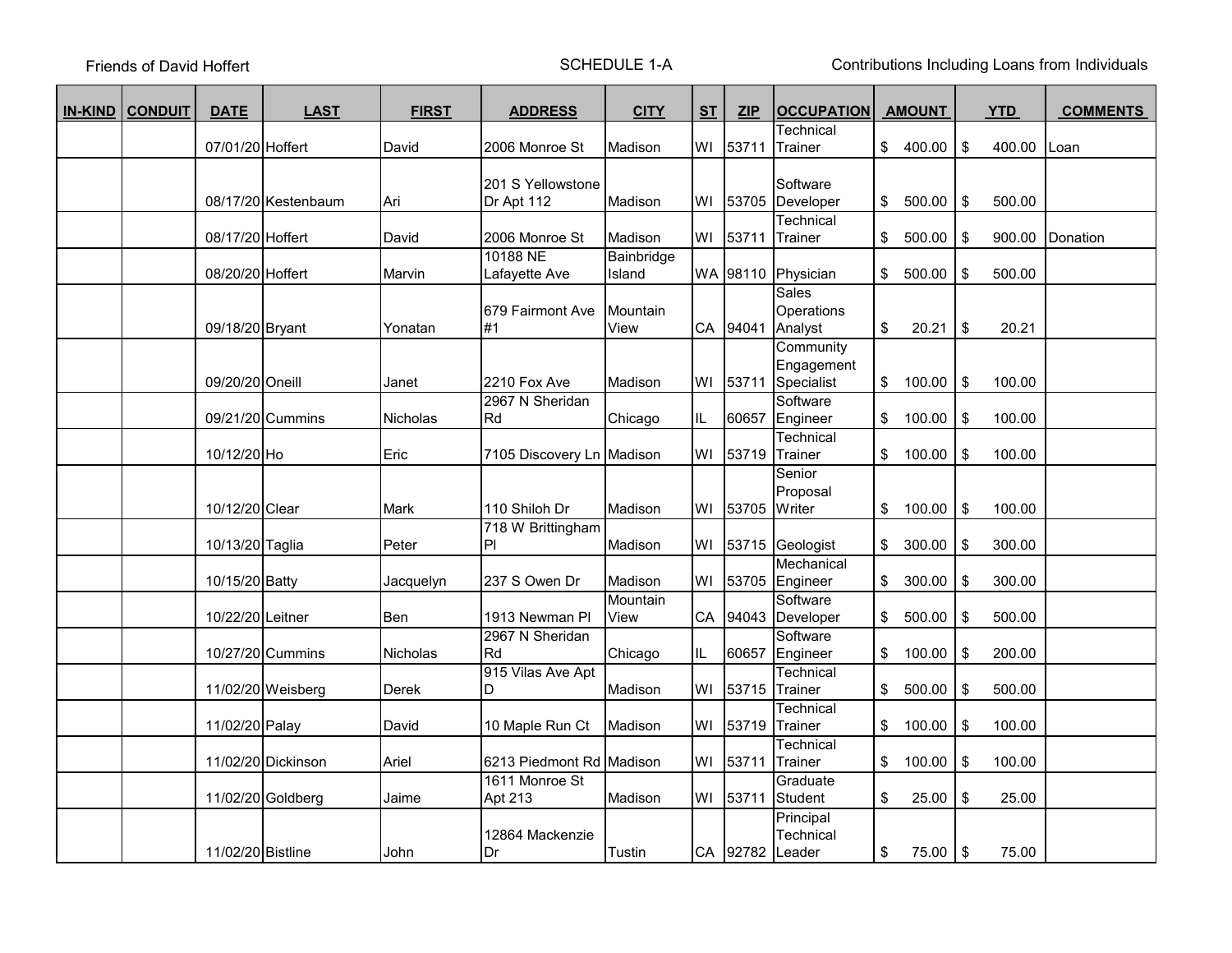Friends of David Hoffert

SCHEDULE 1-A Contributions Including Loans from Individuals

| <b>IN-KIND CONDUIT</b> | <b>DATE</b>       | <b>LAST</b>         | <b>FIRST</b>   | <b>ADDRESS</b>             | <b>CITY</b>        | <b>ST</b>  | <b>ZIP</b> | <b>OCCUPATION</b>           |                         | <b>AMOUNT</b> |                 | <b>YTD</b> | <b>COMMENTS</b> |
|------------------------|-------------------|---------------------|----------------|----------------------------|--------------------|------------|------------|-----------------------------|-------------------------|---------------|-----------------|------------|-----------------|
|                        |                   |                     |                | 3709 S George              |                    |            |            |                             |                         |               |                 |            |                 |
|                        |                   |                     |                | Mason Dr Apt               |                    |            |            |                             |                         |               |                 |            |                 |
|                        | 11/09/20 Orben    |                     | Robert         | 205E                       | Falls Church VA    |            |            | 22041 Retired               | \$                      | 300.00        | \$              | 300.00     |                 |
|                        | 11/18/20 Bulow    |                     | Jeremy         | 49 Peter Coutts<br>Cir     | Stanford           | CA I       |            | 94305 Professor             |                         | \$250.00      | \$              | 250.00     |                 |
|                        |                   |                     |                | 304 N Segoe Rd             |                    |            |            |                             |                         |               |                 |            |                 |
|                        | 11/19/20 Andrae   |                     | Richelle       | #202                       | Madison            | WI         |            | 53705 Policy Analyst        | \$                      | 20.21         | $\frac{1}{2}$   | 20.21      |                 |
|                        | 11/19/20 Krone    |                     | Muriel         | 615 S Spooner St Madison   |                    | WI         |            | 53711 Not Employed          | \$                      | 20.21         | \$              | 20.21      |                 |
|                        | 11/19/20 Ehrlich  |                     | Vivian         | 12 Pond View<br>Way        | Fitchburg          | WI         |            | 53711 Not Employed          | \$                      | 20.21         | \$              | 20.21      |                 |
|                        | 11/19/20 Kantor   |                     | Carole         | 2305 Keyes Ave             | Madison            | WI         |            | 53711 Not Employed          | \$                      | 20.21         | \$              | 20.21      |                 |
|                        |                   | 11/19/20 Abramovitz | Norman         | 10303 Miner PI             | Cupertino          | CA         |            | Technical<br>95014 Director | \$                      | 180.00        | $\frac{1}{2}$   | 180.00     |                 |
|                        | 11/19/20 Light    |                     | Rachel         | 56 McKinley Ave            | New Haven          | <b>CT</b>  |            | 06515 Consultant            | \$                      | 20.21         | $\frac{1}{2}$   | 20.21      |                 |
|                        | 11/19/20 Alvarado |                     | Sara           | 457 S Owen Dr              | Madison            | WI         |            | 53711 Real Estate           | s)                      | 44.00         | $\overline{\$}$ | 44.00      |                 |
|                        | 11/19/20 Menkin   |                     | Aileen         | 30 E Julian St<br>#311     | San Jose           | CA         | 95112 CPO  |                             | \$                      | 20.21         | $\frac{1}{2}$   | 20.21      |                 |
|                        | 11/19/20 Finn     |                     | Patricia       | 4209 Rolla Ln              | Madison            | WI         |            | 53711 Not Employed          | $\sqrt[6]{\frac{1}{2}}$ | 200.00        | \$              | 200.00     |                 |
|                        | 11/19/20 Smith    |                     | <b>Nick</b>    | 1430 Mound St<br>Apt F1    | Madison            | WI         |            | 53711 Not Employed          | \$                      | 5.00          | $\frac{1}{2}$   | 5.00       |                 |
|                        |                   | 11/19/20 Gotesman   | Ella           | 1298 Marlin Ave            | <b>Foster City</b> | ${\sf CA}$ |            | Project<br>94404 Manager    | \$                      | 20.21         | \$              | 20.21      |                 |
|                        | 11/20/20 Gerber   |                     | <b>Bennett</b> | 4011 Maple Grove<br>Dr     | Madison            | WI         |            | Corporate<br>53719 Educator | \$                      | 20.21         | $\frac{1}{2}$   | 20.21      |                 |
|                        | 11/22/20 Cohen    |                     | Marsha         | 5010 Woodburn<br>Dr        | Madison            | WI         |            | 53711 Not Employed          | \$                      | 20.21         | \$              | 20.21      |                 |
|                        | 11/22/20 Jasper   |                     | Sam            | 7133 Discovery Ln Madison  |                    | WI         |            | Technical<br>53719 Services | \$                      | 40.42         | \$              | 40.42      |                 |
|                        | 11/23/20 Szlasa   |                     | Jennifer       | 7133 Discovery Ln Madison  |                    | WI         |            | Technical<br>53719 Services | \$                      | 36.00         | $\frac{1}{2}$   | 36.00      |                 |
|                        | 11/25/20 Wood     |                     | Zach           | 1126 Northland Dr Madison  |                    | WI         | 53704 ns   | Communicatio                | \$                      | 50.00         | $\frac{1}{2}$   | 50.00      |                 |
|                        |                   | 11/25/20 Pomerantz  | Marjorie       | 126 Old Adobe Rd Los Gatos |                    | CA         |            | 95032 Not Employed          | \$                      | 20.21         | \$              | 20.21      |                 |
|                        |                   | 12/01/20 Cummins    | Nicholas       | 2967 N Sheridan<br>Rd      | Chicago            | IL.        |            | Software<br>60657 Engineer  | $\sqrt[6]{\frac{1}{2}}$ | 100.00        | \$              | 300.00     |                 |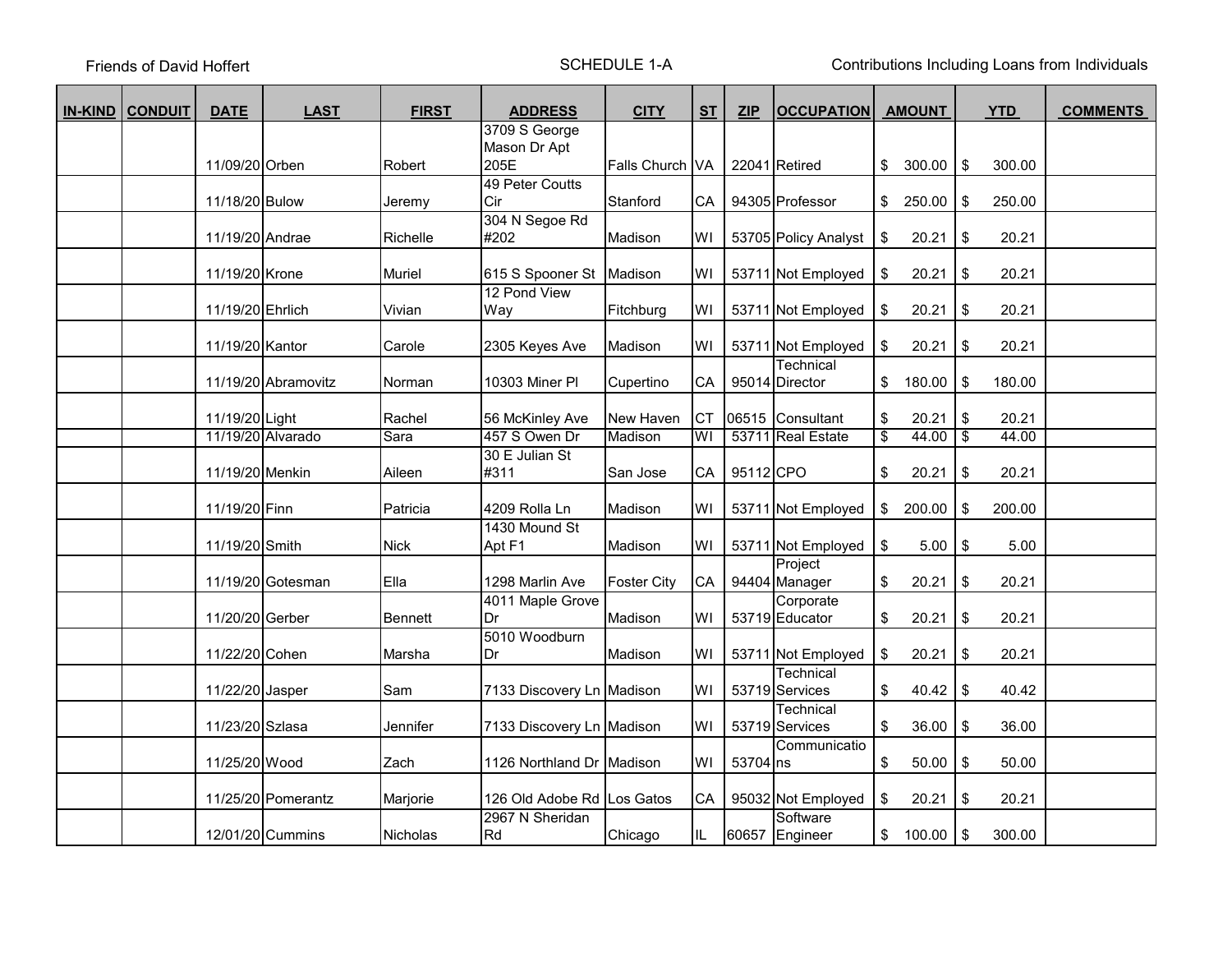Friends of David Hoffert

SCHEDULE 1-A Contributions Including Loans from Individuals

| <b>IN-KIND CONDUIT</b> | <b>DATE</b>       | <b>LAST</b>         | <b>FIRST</b> | <b>ADDRESS</b>             | <b>CITY</b>    | <b>ST</b>  | <b>ZIP</b>   | <b>OCCUPATION</b>  |                          | <b>AMOUNT</b> |                           | <b>YTD</b> | <b>COMMENTS</b> |
|------------------------|-------------------|---------------------|--------------|----------------------------|----------------|------------|--------------|--------------------|--------------------------|---------------|---------------------------|------------|-----------------|
|                        |                   |                     |              | 4501 Pine View Dr Cedar    |                |            |              |                    |                          |               |                           |            |                 |
|                        | 12/13/20 Wymore   |                     | Tim          | <b>NE</b>                  | Rapids         | IA.        |              | 52402 Student      | \$                       | 20.21         | \$                        | 20.21      |                 |
|                        |                   |                     |              |                            |                |            |              |                    |                          |               |                           |            |                 |
|                        | 12/15/20 Lieder   |                     | Kafryn       | 10715 Cty Rd ID            | Blue Mounds WI |            | 53517 Writer |                    | \$                       | 20.21         | \$                        | 20.21      |                 |
|                        |                   |                     |              |                            |                |            |              | Integration        |                          |               |                           |            |                 |
|                        |                   | 12/19/20 Napravnik  | Joshua       | 656 Crandall St            | Madison        | WI         |              | 53711 Engineer     | \$                       | 20.21         | \$                        | 20.21      |                 |
|                        |                   |                     |              |                            |                |            |              |                    |                          |               |                           |            |                 |
|                        | 12/28/20 Krone    |                     | Muriel       | 615 S Spooner St   Madison |                | WI         |              | 53711 Not Employed | \$                       | 20.21         | \$                        | 40.42      |                 |
|                        |                   |                     |              |                            |                |            |              |                    |                          |               |                           |            |                 |
|                        | 12/28/20 Whitesel |                     | Elizabeth    | 648 Crandall St            | Madison        | WI         |              | 53711 Not Employed | \$                       | 20.21         | \$                        | 20.21      |                 |
|                        |                   |                     |              |                            |                |            |              |                    |                          |               |                           |            |                 |
|                        | 12/28/20 Dorsay   |                     | Dorothy      | 12120 Saraglen Dr Saratoga |                | ${\sf CA}$ |              | 95070 Not Employed | \$                       | 20.21         | \$                        | 20.21      |                 |
|                        |                   |                     |              |                            |                |            |              | Technical          |                          |               |                           |            |                 |
|                        |                   | 12/28/20 Abramovitz | Norman       | 10303 Miner PI             | Cupertino      | ${\sf CA}$ |              | 95014 Director     | \$                       | 40.41         | \$                        | 220.41     |                 |
|                        |                   |                     |              | 2702 Sommers               |                |            |              | Program            |                          |               |                           |            |                 |
|                        | 12/29/20 Hoffman  |                     | Deborah      | Ave                        | Madison        | WI         |              | 53704 Director     | \$                       | 36.00         | \$                        | 36.00      |                 |
|                        |                   |                     |              | 2148 West Lawn             | Madison        | WI         |              |                    |                          |               |                           |            |                 |
|                        | 12/29/20 Mandell  |                     | Jeff         | Ave                        |                |            |              | 53711 Attorney     | \$                       | 20.21         | \$                        | 20.21      |                 |
|                        |                   |                     |              | 5905 Hempstead<br>Rd       |                |            |              |                    |                          |               |                           |            |                 |
|                        |                   | 12/29/20 Grossberg  | Paul         | 1921 West Lawn             | Madison        | WI         |              | 53711 Not Employed | \$                       | 20.21         | $\boldsymbol{\mathsf{S}}$ | 20.21      |                 |
|                        | 12/29/20 Schrag   |                     | Francis      | Ave                        | Madison        | WI         |              | 53711 Not Employed | \$                       | 20.21         | \$                        | 20.21      |                 |
|                        | 12/30/20 Ostrar   |                     | Michael      | 8041 Kedvale               | Skokie         | IL.        |              | 60076 IT QA Tester | $\overline{\mathcal{S}}$ | 20.21         | $\overline{\mathbf{3}}$   | 20.21      |                 |
|                        |                   |                     |              | 830 W Lakeside             |                |            |              |                    |                          |               |                           |            |                 |
|                        |                   | 12/31/20 Rothburd   | Carrie       | <b>St</b>                  | Madison        | WI         |              | 53715 Not Employed | \$                       | 40.42         | \$                        | 40.42      |                 |
|                        |                   |                     |              |                            |                |            |              |                    |                          |               |                           |            |                 |
|                        |                   |                     |              |                            |                |            |              |                    |                          |               |                           |            |                 |
|                        |                   |                     |              |                            |                |            |              |                    |                          |               |                           |            |                 |
|                        |                   |                     |              |                            |                |            |              |                    |                          |               |                           |            |                 |
|                        |                   |                     |              |                            |                |            |              |                    |                          |               |                           |            |                 |
|                        |                   |                     |              |                            |                |            |              |                    |                          |               |                           |            |                 |
|                        |                   |                     |              |                            |                |            |              |                    |                          |               |                           |            |                 |
|                        |                   |                     |              |                            |                |            |              |                    |                          |               |                           |            |                 |
|                        |                   |                     |              |                            |                |            |              |                    |                          |               |                           |            |                 |
|                        |                   |                     |              |                            |                |            |              |                    |                          |               |                           |            |                 |
|                        |                   |                     |              |                            |                |            |              |                    |                          |               |                           |            |                 |
|                        |                   |                     |              |                            |                |            |              |                    |                          |               |                           |            |                 |
|                        |                   |                     |              |                            |                |            |              |                    |                          |               |                           |            |                 |
|                        |                   |                     |              |                            |                |            |              |                    |                          |               |                           |            |                 |
|                        |                   |                     |              |                            |                |            |              |                    |                          |               |                           |            |                 |
|                        |                   |                     |              |                            |                |            |              |                    |                          |               |                           |            |                 |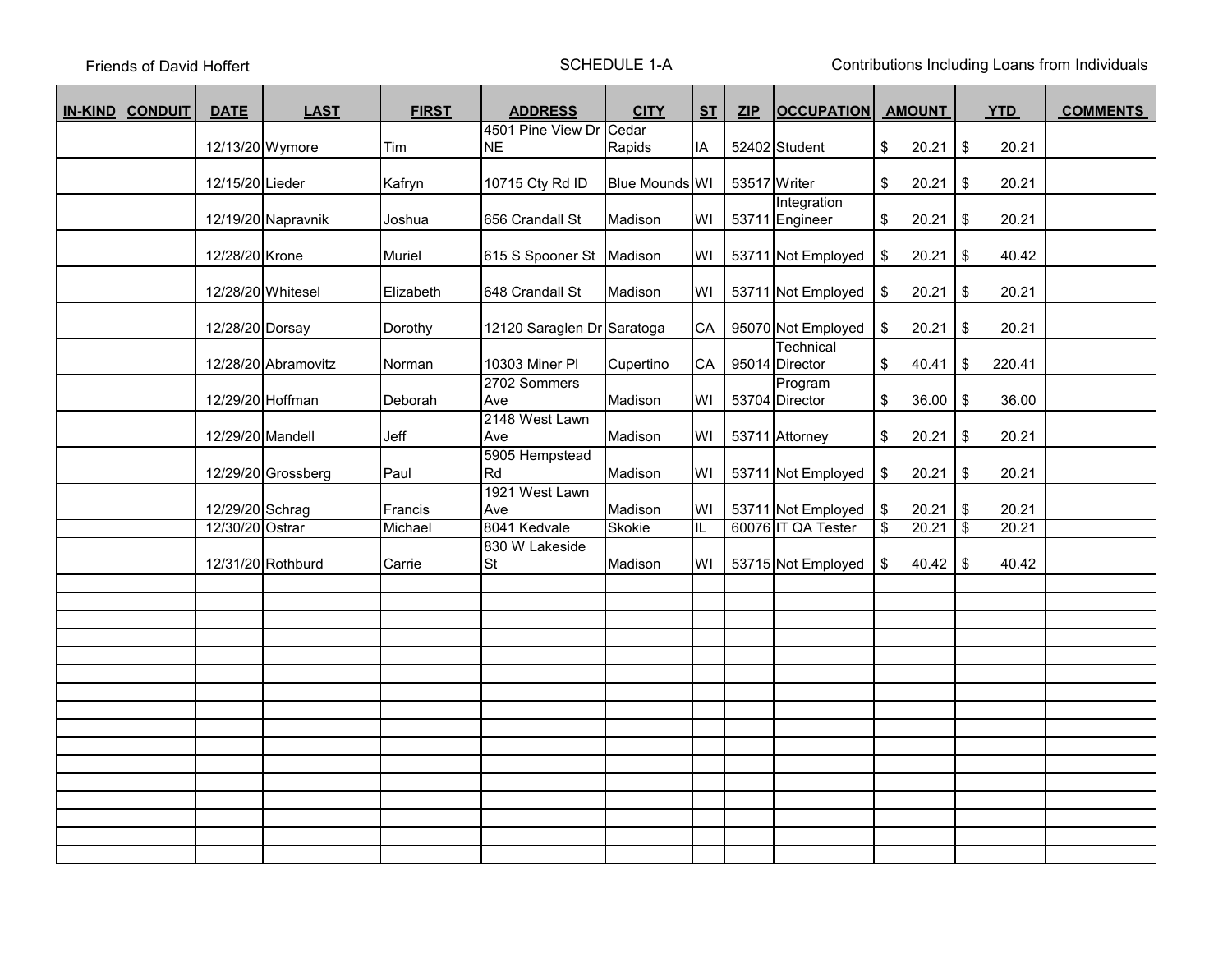| <b>IN-KIND</b> | <b>DATE</b>     | <b>NAME</b>                         | <b>ADDRESS</b>            | <b>CITY</b>                   | ST<br>ZIP |  | <b>PURPOSE</b>                       |    | <b>AMOUNT</b> |
|----------------|-----------------|-------------------------------------|---------------------------|-------------------------------|-----------|--|--------------------------------------|----|---------------|
|                |                 | 08/23/20 ActBlue Technical Services | 366 Summer Street         | Somerville                    |           |  | MA 02144 Credit Card Processing Fees | \$ | 19.75         |
|                |                 | 09/20/20 ActBlue Technical Services | 366 Summer Street         | Somerville                    |           |  | MA 02144 Credit Card Processing Fees | \$ | 4.75          |
|                |                 |                                     |                           |                               |           |  |                                      |    |               |
|                |                 | 09/27/20 ActBlue Technical Services | 366 Summer Street         | Somerville                    |           |  | MA 02144 Credit Card Processing Fees | \$ | 3.95          |
|                |                 | 10/02/20 Squarespace, Inc.          | 225 Varick St, 12th Floor | <b>New York</b>               | <b>NY</b> |  | 10014 Website Hosting (Annual)       | \$ | 144.00        |
|                |                 | 10/18/20 ActBlue Technical Services | 366 Summer Street         | Somerville                    |           |  | MA 02144 Credit Card Processing Fees | \$ | 19.75         |
|                |                 | 11/01/20 ActBlue Technical Services | 366 Summer Street         | Somerville                    |           |  | MA 02144 Credit Card Processing Fees |    | 3.95          |
|                |                 | 11/03/20 ActBlue Technical Services | 366 Summer Street         | Somerville                    |           |  | MA 02144 Credit Card Processing Fees | \$ | 19.75         |
|                |                 | 11/16/20 Squarespace, Inc.          | 225 Varick St, 12th Floor | <b>New York</b>               | ΝY        |  | 10014 Website Hosting (Annual)       | \$ | 216.00        |
|                |                 | 11/18/20 Squarespace, Inc.          | 225 Varick St, 12th Floor | <b>New York</b>               | NY        |  | 10014 Website Hosting Refund         | \$ | (125.85)      |
|                |                 | 11/22/20 ActBlue Technical Services | 366 Summer Street         | Somerville                    | МA        |  | 02144 Credit Card Processing Fees    | \$ | 26.55         |
|                |                 | 11/29/20 ActBlue Technical Services | 366 Summer Street         | Somerville                    | MA        |  | 02144 Credit Card Processing Fees    | \$ | 3.41          |
|                |                 | 12/01/20 Stefan Davis               | 815 E Johnson St Apt 2    | Madison                       | WI        |  | 53703 Campaign Management Services   | \$ | 250.00        |
|                |                 | 12/06/20 ActBlue Technical Services | 366 Summer Street         | Somerville                    |           |  | MA 02144 Credit Card Processing Fees | \$ | 3.95          |
|                |                 | 12/13/20 ActBlue Technical Services | 366 Summer Street         | Somerville                    |           |  | MA 02144 Credit Card Processing Fees | \$ | 0.80          |
|                |                 | 12/20/20 ActBlue Technical Services | 366 Summer Street         | Somerville                    |           |  | MA 02144 Credit Card Processing Fees | \$ | 1.60          |
|                | 12/29/20 Zazzle |                                     | 1800 Seaport Blvd         | Redwood City CA 94063 Buttons |           |  |                                      | \$ | 71.32         |
|                |                 | 12/31/20 ActBlue Technical Services | 366 Summer Street         | Somerville                    |           |  | MA 02144 Credit Card Processing Fees | \$ | 10.23         |
|                |                 |                                     |                           |                               |           |  |                                      |    |               |
|                |                 |                                     |                           |                               |           |  |                                      |    |               |
|                |                 |                                     |                           |                               |           |  |                                      |    |               |
|                |                 |                                     |                           |                               |           |  |                                      |    |               |
|                |                 |                                     |                           |                               |           |  |                                      |    |               |
|                |                 |                                     |                           |                               |           |  |                                      |    |               |
|                |                 |                                     |                           |                               |           |  |                                      |    |               |